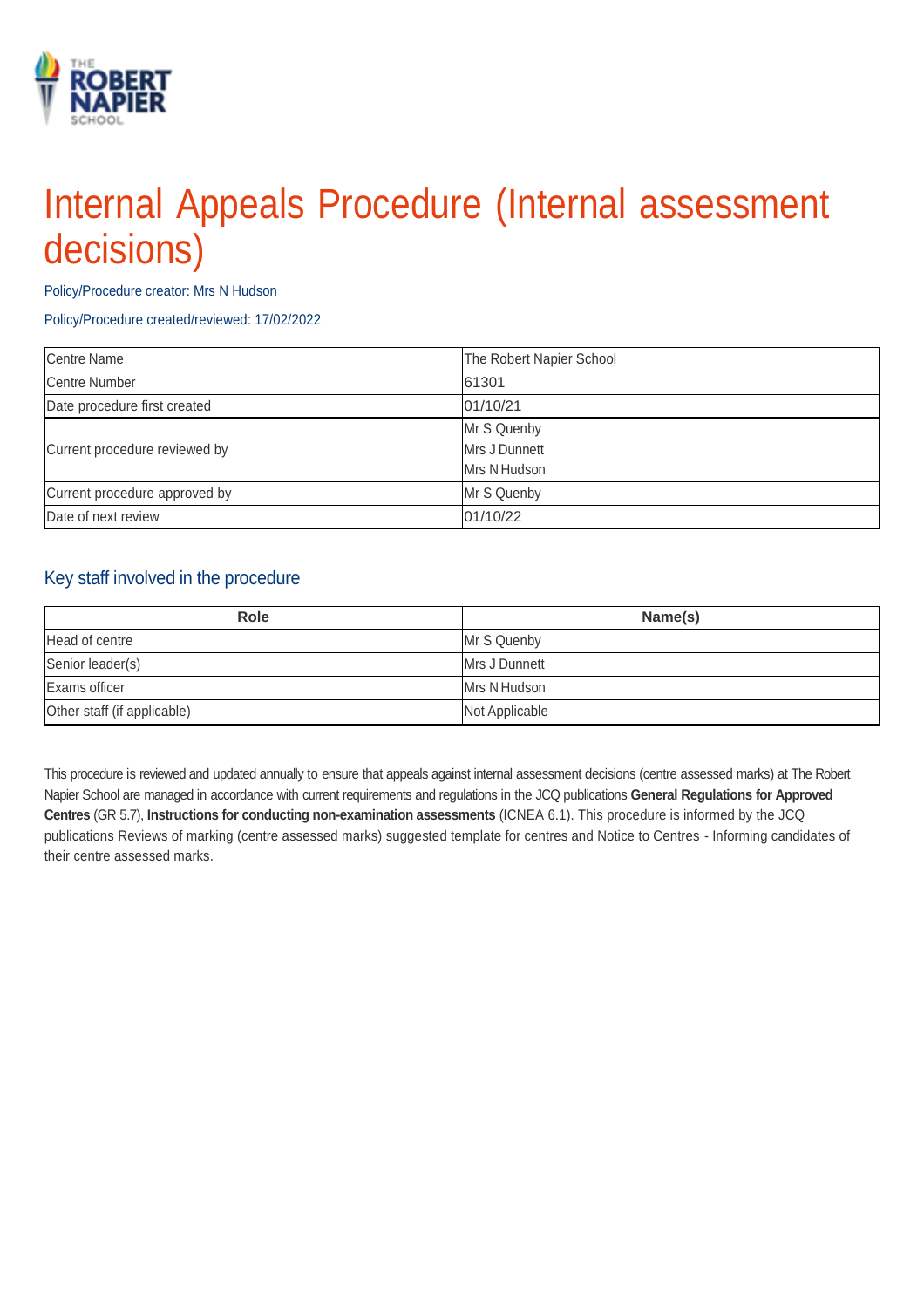# Introduction

Certain qualifications contain components of non-examination assessment (or units of coursework) which are internally assessed (marked) by The Robert Napier School and internally reviewed/standardised. The marks awarded (the internal assessment decisions) which contribute to the final grade of the qualification are then submitted by the deadline set by the awarding body for external moderation.

The moderation process carried out by the awarding body may result in a mark change, either upwards or downwards, even after an internal review. The internal review process is in place to ensure consistency of marking within the centre, whereas moderation by the awarding body ensures that centre marking is line with national standards. The mark submitted to the awarding body is subject to change and should therefore be considered provisional.

The qualifications delivered at The Robert Napier School containing components of non-examination assessment/units of coursework are:

GCSE, GCE, OCR Cambridge Nationals, OCR Cambridge Technicals, EPQ, BTECS, Vcerts

# Purpose of the procedure

The purpose of this procedure is to confirm the arrangements at The Robert Napier School for dealing with candidate appeals relating to internal assessment decisions.

This procedure ensures compliance with JCQ regulations which state that centres must:

- have in place and be available for inspection purposes, a written internal appeals procedure relating to internal assessment decisions and to ensure that details of this procedure are communicated, made widely available and accessible to all candidates
- before submitting marks to the awarding body inform candidates of their centre assessed marks and allow a candidate to request a review of the centre's marking

## Principles relating to centre assessed marks

The head of centre/senior leader(s) at The Robert Napier School will ensure that the following principles are in place in relation to marking the work of candidates:

- A commitment to ensuring that whenever teaching staff mark candidates' work, that this is done fairly, consistently and in accordance with the awarding body's specification and subject-specific associated documents
- All centre staff follow a robust Non-examination Assessment Policy (for the management of non-examination assessments). Thispolicy details all procedures relating to non-examination assessments for relevant qualifications delivered in the centre, including the marking and quality assurance/internal standardisation processes which relevant teaching staff are required to follow
- Candidates' work will be marked by staff who have appropriate knowledge, understanding and skill, and who have been trained in this activity
- A commitment to ensuring that work produced by candidates is authenticated in line with the requirements of the awarding body. Where a number of subject teachers are involved in marking candidates' work, internal moderation and standardisation will ensure consistency of marking
- ( On being informed of their centre assessed mark(s), if candidates believes that the above procedures were not followed in relation to the marking of their work, or that the assessor has not properly applied the marking standards to their marking, then they may make use of the internal appeals procedure belowto consider whether to request a reviewof the centre's marking